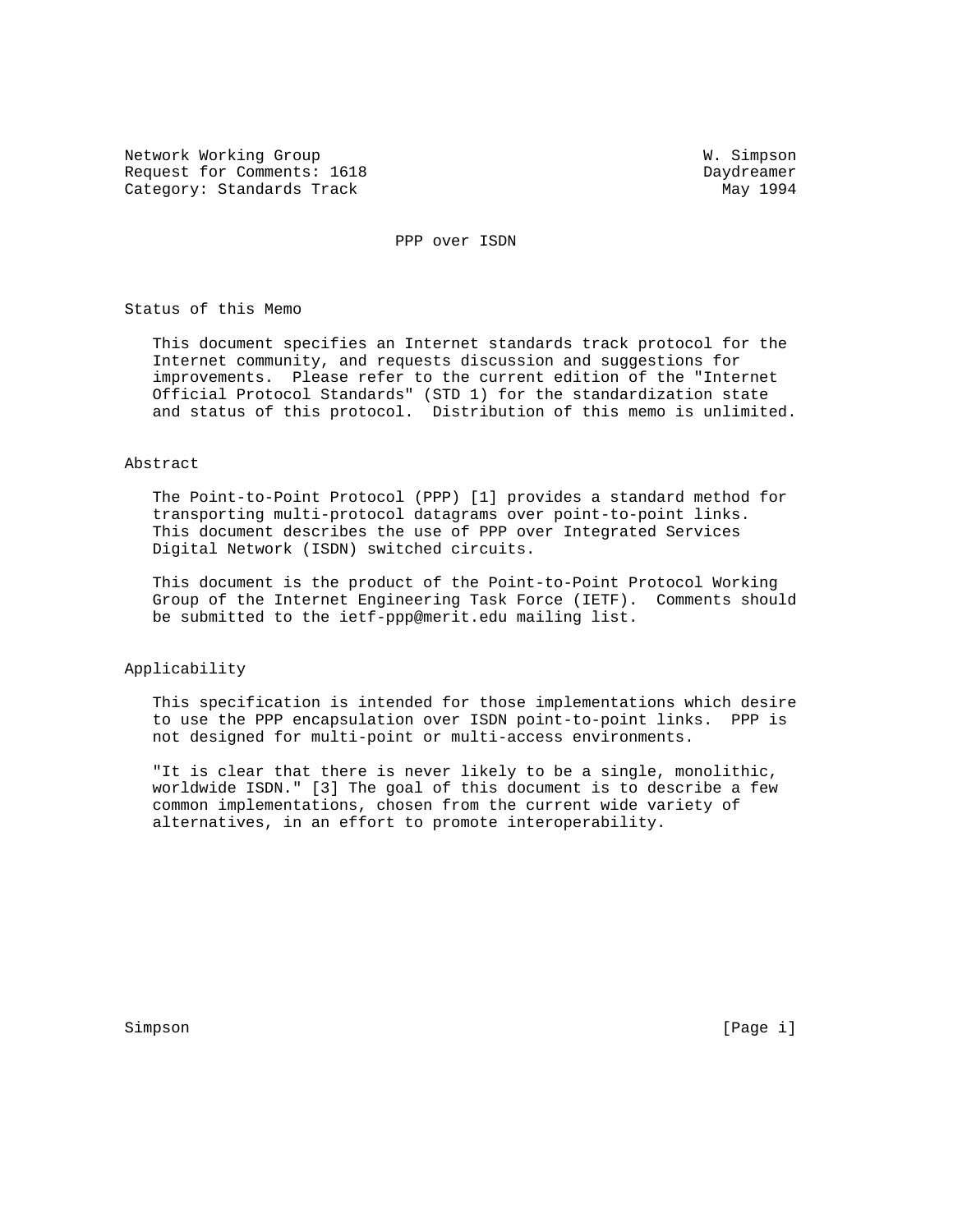# Table of Contents

| $1$ .            |                             |                |
|------------------|-----------------------------|----------------|
| 2.               | Physical Layer Requirements | $\overline{1}$ |
| $\overline{3}$ . |                             | $\overline{3}$ |
| 4 <sub>1</sub>   |                             | $\overline{4}$ |
| 5.               |                             |                |
|                  |                             |                |
|                  |                             | 5              |
|                  |                             |                |
|                  |                             |                |
|                  |                             |                |

Simpson [Page ii]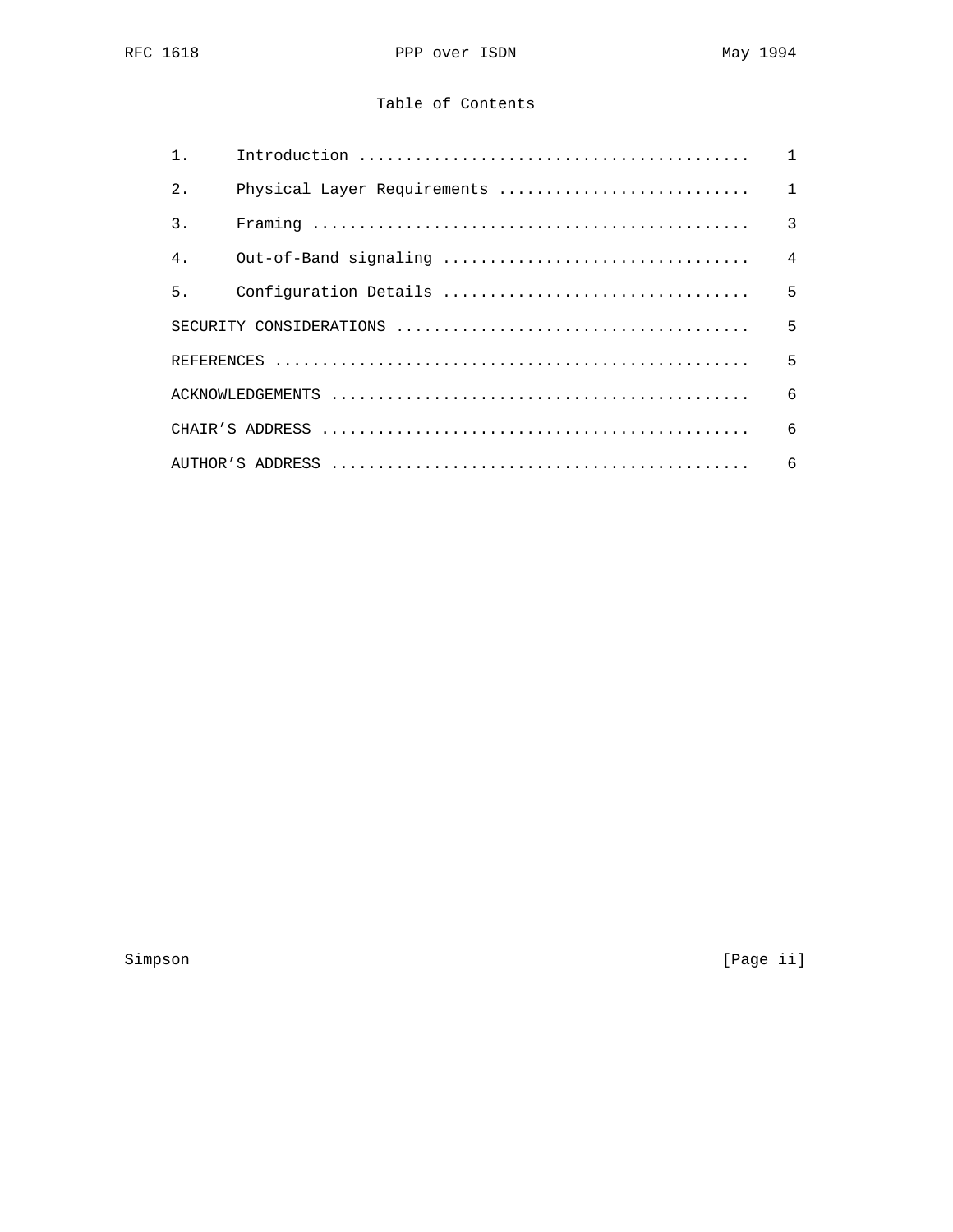# 1. Introduction

 PPP was designed as a standard method of communicating over point to-point links. Initial deployment has been over short local lines, leased lines, and plain-old-telephone-service (POTS) using modems. As new packet services and higher speed lines are introduced, PPP is easily deployed in these environments as well.

 This specification is primarily concerned with the use of the PPP encapsulation over ISDN links. Since the ISDN B-channel is by definition a point-to-point circuit, PPP is well suited to use over these links.

 The ISDN Primary Rate Interface (PRI) may support many concurrent B channel links. The PPP LCP and NCP mechanisms are particularly useful in this situation in reducing or eliminating hand configuration, and facilitating ease of communication between diverse implementations.

 The ISDN D-channel can also be used for sending PPP packets when suitably framed, but is limited in bandwidth and often restricts communication links to a local switch.

 The terminology of ISDN can be confusing. Here is a simple graphical representation of the points used in subsequent descriptions:

| R $ S $ $ T $ $ U $                    |  |  |  |
|----------------------------------------|--|--|--|
| +---+ TA +--+--+ NT2 +--+--+ NT1 +---+ |  |  |  |
|                                        |  |  |  |
|                                        |  |  |  |

These elements are frequently combined into a single device.

# 2. Physical Layer Requirements

 PPP treats ISDN channels as bit or octet oriented synchronous links. These links MUST be full-duplex, but MAY be either dedicated or circuit-switched.

Interface Format

 PPP presents an octet interface to the physical layer. There is no provision for sub-octets to be supplied or accepted. The octet stream is applied primarily at the R or T reference points.

Simpson [Page 1] [Page 1] [Page 1] [Page 1] [Page 1] [Page 1] [Page 1] [Page 1] [Page 1] [Page 1] [Page 1] [Page 1] [Page 1] [Page 1] [Page 1] [Page 1] [Page 1] [Page 1] [Page 1] [Page 1] [Page 1] [Page 1] [Page 1] [Page 1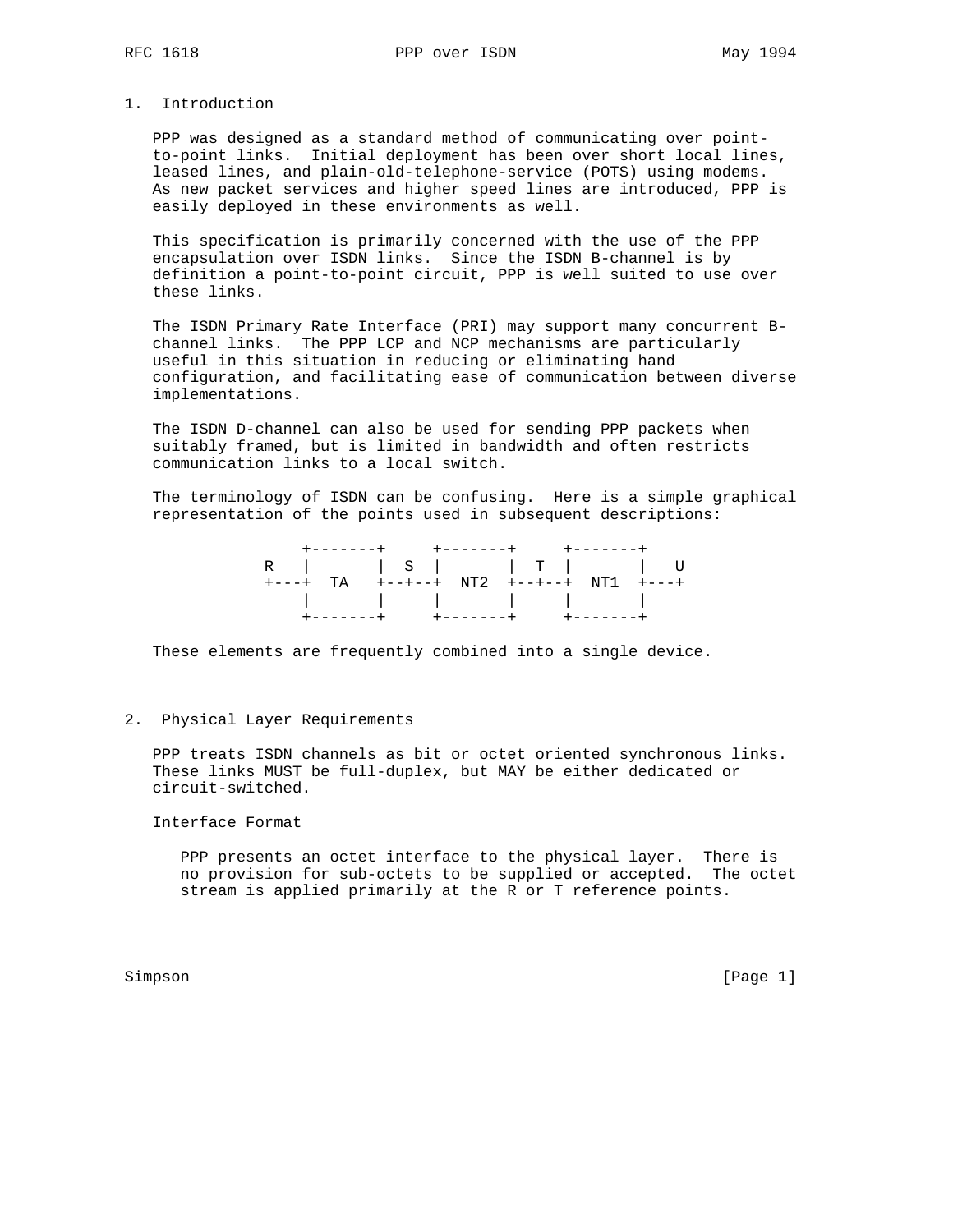Transmission Rate

 PPP does not impose any restrictions regarding transmission rate, other than that of the particular ISDN channel interface.

Control Signals

 PPP does not require the use of control signals. When available, using such signals can allow greater functionality and performance. Implications are discussed in [2].

 Control signals MAY be required by some of the framing techniques described, and is outside the scope of this specification.

### Encoding

 The definition of various encodings and scrambling is the responsibility of the DTE/DCE equipment in use, and is outside the scope of this specification.

 While PPP will operate without regard to the underlying representation of the bit stream, lack of standards for transmission will hinder interoperability as surely as lack of data link standards. The D-channel LAPD interface requires NRZ encoding at the T reference point. Therefore, as a default, it is recommended that NRZ be used over the B-channel interface at the T reference point. This will allow frames to be easily exchanged between the B and D channels.

 When configuration of the encoding is allowed, NRZI is recommended as an alternative in order to ensure a minimum ones density where required over the clear B-channel, with caveats regarding FCS [2].

 Historically, some implementations have used Inverted NRZ (merely switching the sense of mark and space), in order to ensure a minimum ones density with bit-synchronous HDLC. The use of Inverted NRZ is deprecated.

Automatic Detection

 Implementations which desire to interoperate with multiple encodings MAY choose to detect those encodings automatically. Automatic encoding detection is particularly important for Primary Rate Interfaces, to avoid extensive pre-configuration. Only simple encodings are currently distinguished.

 The only reliable method of detection available is to switch modes between the supported encodings. Transmission of the LCP

Simpson [Page 2]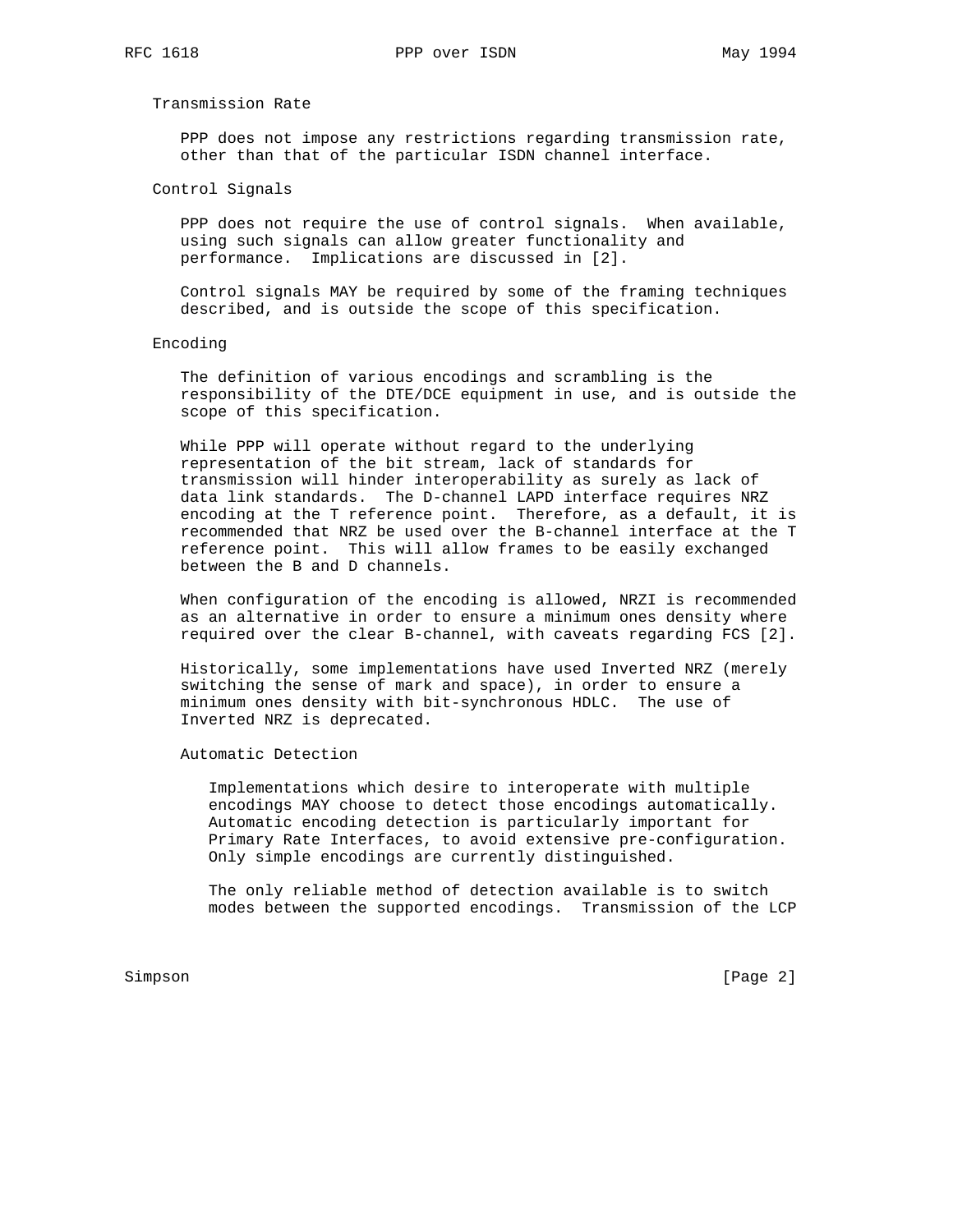Configure-Request SHOULD be tried twice for each mode before switching in rotation. This ensures that sufficient time is available for a response to arrive from the peer.

 Max-Configure MUST be set such that the cumulative attempts result in no more than 59 seconds of time before disconnect. It is preferable that the usual limit of 30 seconds be observed.

Prior Configuration

 By prior configuration, PPP MAY also be used with other encodings. Because of difficulty distinguishing them, it is not recommended that these encodings be automatically detected.

 Terminal adapters conforming to V.120 [4] can be used as a simple interface to workstations. Asynchronous HDLC framing [2] is accepted at the R reference point. The terminal adapter provides async-sync conversion. Multiple B-channels can be used in parallel. Unfortunately, V.120 has a framing mode of its own for rate adaptation, which is difficult to distinguish from Frame Relay, and which can confuse in-band frame detection. V.120 is not interoperable with bit-synchronous links, since V.120 does not provide octet-stuffing to bit stuffing conversion. Therefore, V.120 is deprecated in favor of more modern standards, such as "PPP in Frame Relay".

 The "Bandwidth On Demand Interoperability Group" has defined a proposal called BONDING. Multiple B-channels can be used in parallel. BONDING has an initialization period of its own, which might conflict with the simple detection technique described above, and requires extensive individual configuration in some current implementations when multiple B channels are involved. It is recommended that the PPP Multi- Link Procedure be used instead of BONDING.

3. Framing

 For B-channels, in the absence of prior configuration, the implementation MUST first use bit-synchronous HDLC [2], as opposed to other framings, for initial link establishment. This assumes that circuit-switched communications are generally [host | router] to [host | router].

 By prior configuration, octet-synchronous HDLC [2] is recommended where the network termination equipment interfaces directly to the T

Simpson [Page 3]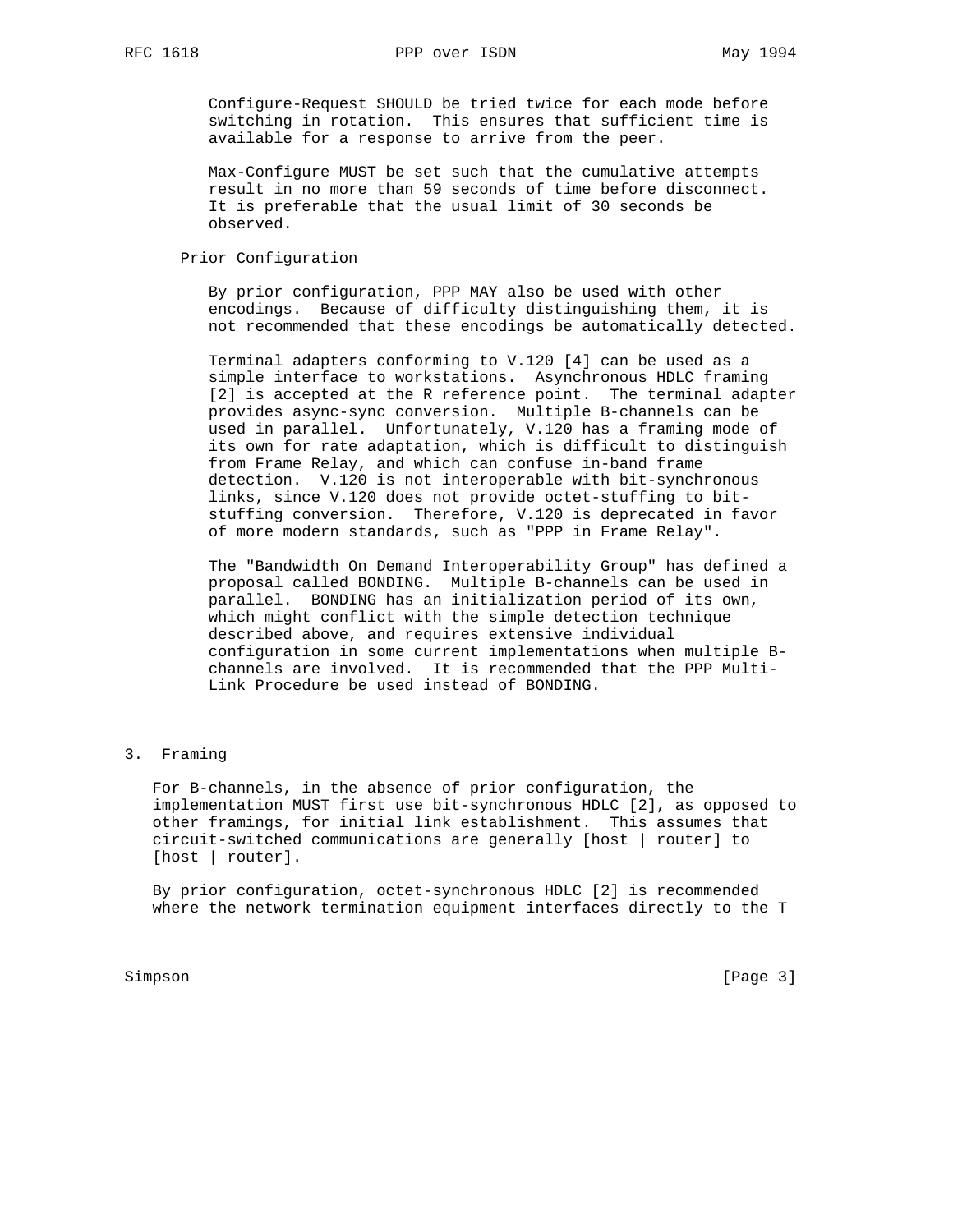reference point, and octet boundaries are available at the time of framing. Such equipment is likely to be highly integrated, and the elimination of bit-synchronous hardware can reduce the part count, resulting in lower cost interfaces and simpler configuration. Octet-synchronous HDLC MUST be used with NRZ bit encoding.

 For D-channels, by default no data service is expected. By prior configuration, "PPP in X.25" or "PPP in Frame Relay" framing MAY be used.

 Despite the fact that HDLC, LAPB, LAPD, and LAPF are nominally distinguishable, multiple methods of framing SHOULD NOT be used concurrently on the same ISDN channel. There is no requirement that PPP recognize alternative framing techniques, or switch between framing techniques without specific configuration.

# 4. Out-of-Band signaling

 Experience has shown that the LLC Information Element is not reliably transmitted end to end. The deployment of compatible switches is too limited, and the subscription policies of the providers are too diverse. Therefore, transmission of the LLC-IE SHOULD NOT be relied upon for framing or encoding determination.

 No LLC-IE values which pertain to PPP have been assigned. Any other values which are received are not valid for PPP links, and can be ignored for PPP service.

 As an alternative administrative measure, multiple directory numbers can point to the same physical access facility, by binding particular services to each directory number. The called party identifier has proven to be reliably provided by the local switch.

 When a called party identifier is used, or when a future LLC-IE value is assigned to PPP and the PPP value is received, if the LCP has not had the administrative Open event, the call MUST be rejected. Receivers MUST NOT accept an incoming call, only to close the circuit or ignore packets from the circuit.

Simpson [Page 4] [Page 4] [Page 4] [Page 4] [Page 4] [Page 4] [Page 4] [Page 4] [Page 4] [Page 4] [Page 4] [Page 4] [Page 4] [Page 4] [Page 4] [Page 4] [Page 4] [Page 4] [Page 4] [Page 4] [Page 4] [Page 4] [Page 4] [Page 4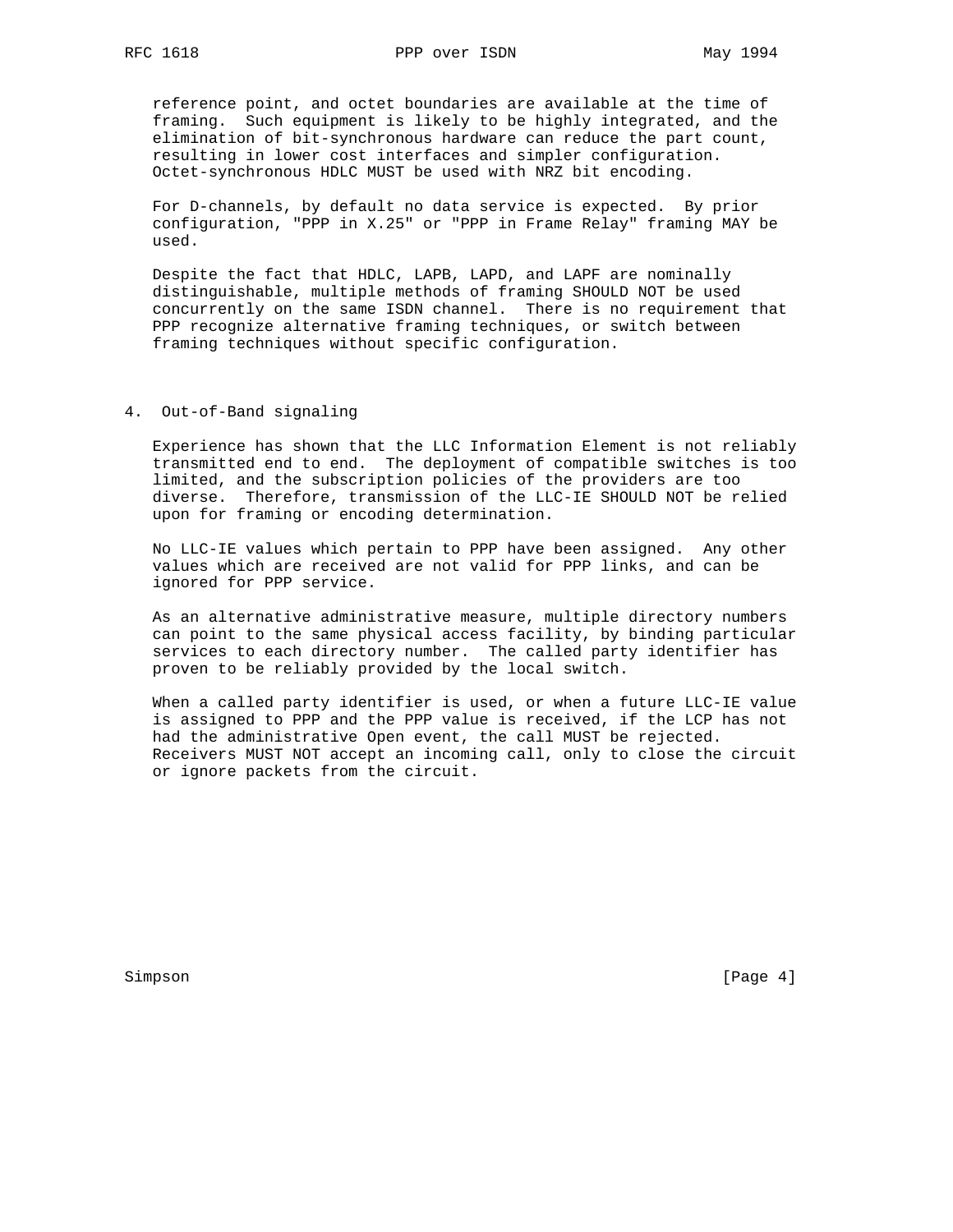# 5. Configuration Details

The LCP recommended sync configuration options apply to ISDN links.

The standard LCP sync configuration defaults apply to ISDN links.

 The typical network feeding the link is likely to have a MRU of either 1500, or 2048 or greater. To avoid fragmentation, the Maximum-Transmission-Unit (MTU) at the network layer SHOULD NOT exceed 1500, unless a peer MRU of 2048 or greater is specifically negotiated.

 Instead of a constant value for the Restart timer, the exponential backoff method is recommended. The Restart Timer SHOULD be 250 milliseconds for the initial value, and 3 seconds for the final value.

 Implementations that include persistent dialing features, such as "demand dialing" or "redialing", SHOULD use mechanisms to limit their persistence. Examples of such mechanisms include exponential backoff, and discarding packet queues after failure to complete link establishment. In some implementations, discarding the transmit queue can temporarily remove the stimulus to retry the connection.

Security Considerations

Security issues are not discussed in this memo.

#### References

- [1] Simpson, W., Editor, "The Point-to-Point Protocol (PPP)", RFC 1548, Daydreamer, December 1993.
- [2] Simpson, W., Editor, "PPP in HDLC Framing", RFC 1549, Daydreamer, December 1993.
- [3] Stallings, W, "ISDN and Broadband ISDN 2nd ed", Macmillan, 1992.
- [4] CCITT Recommendations I.465 and V.120, "Data Terminal Equipment Communications over the Telephone Network with Provision for Statistical Multiplexing", CCITT Blue Book, Volume VIII, Fascicle VIII.1, 1988.

Simpson [Page 5]